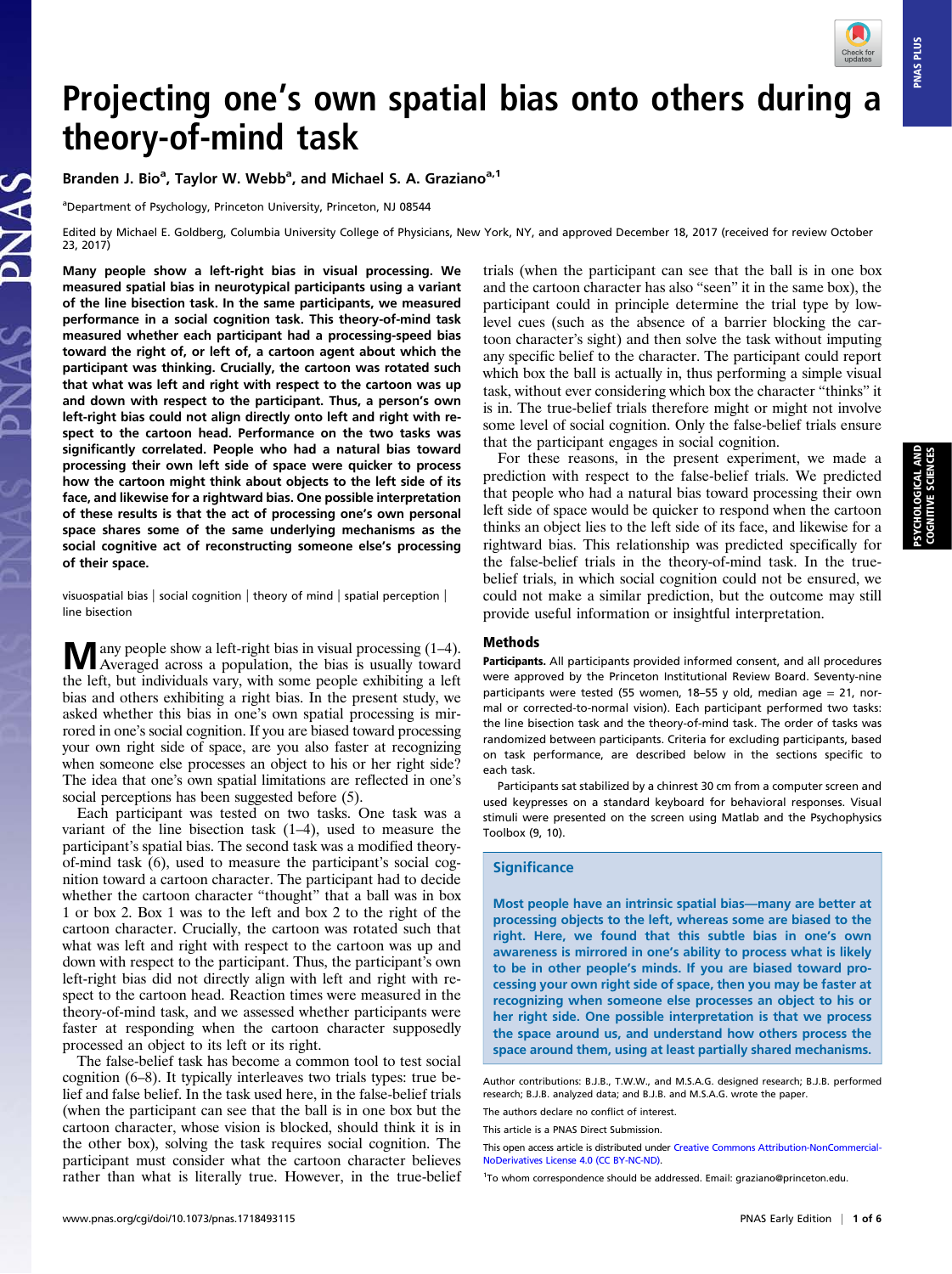

Fig. 1. Paradigm for the line bisection task. Participants saw a brief presentation of a transected line and judged which side was longer. See text for details.

Line Bisection Task. In cases of clinical neglect caused by brain damage, patients are often tested with the line bisection task (11–13). The patient is given a piece of paper with a long horizontal line and asked to draw a vertical transector that bisects the line. A patient with left-sided neglect will typically draw the transector to the right of true center, as though the longer left side appears shortened. In the nonclinical population, a simple line bisection test is typically not sensitive enough to detect a visuospatial bias. A speeded variant of the task is often used, sometimes called a landmark task (1–4). Fig. 1 shows the paradigm used, modified from Szczepanski and Kastner (3).

Each trial began with a white fixation cross on a gray background. Participants were instructed to fixate on the cross. After 2,000 ms, the cross disappeared and a white horizontal line with a vertical transecting line was displayed for 75 ms. The reason for the brief display was that people are typically extremely sensitive to the left-right asymmetry used in this task. In pilot tests, we settled on a presentation time that reduced performance and resulted in a useful psychophysical curve (see description of curve fitting below).

The vertical transecting line was 2° tall in visual angle and was always displayed at the midline of the screen. The horizontal line could be one of four lengths (20, 21, 22, or 23°) and was positioned at one of 11 possible offsets (centered, or offset to the left or right in 0.2° increments, with a maximum offset of 1°). Thus, 44 stimulus configurations were possible.

After the 75-ms display of the transected horizontal line, a rectangular visual mask (random black and white pixels, 28° in width by 14° in height) covered the area where the stimulus had been. The purpose of the mask was to reduce performance to a range in which a useful psychometric curve could be obtained. Above the mask, a question was presented: "Which side is longer?" Participants were instructed to respond by pressing one of two keys on a keyboard to indicate whether the horizontal line was longer on the left or right of the vertical transector, and were given 1,500 ms to respond. Trials where participants exceeded the response window were not included in analyses. Participants responded on most trials (99.6%). After the response window, the next trial began immediately.

Participants performed 176 trials in 4 blocks of 44 trials each. All trial types were balanced and randomly interleaved. The 4 line lengths and 11 offsets yielded 44 trial types. However, trials corresponding to different line lengths were collapsed together during analysis, yielding 11 analysis conditions. Thus, participants performed 16 trials per condition. The task typically required 5 min to complete.

Fig. 2 shows data from one participant to illustrate the analysis method (for group data, see Results). The goal of the analysis was to determine, for each participant, the left-right spatial bias in judging line bisection. The  $x$ axis shows the 11 possible offsets of the horizontal line with respect to the transector, and the y axis shows the proportion of trials that the participant reported the line to be longer on the left. The data were fitted to a logistic function whose maximum and minimum were fixed at 1 and 0, respectively. The midpoint of the logistic function, the point at which the curve crossed a height of 0.5, is indicated in the figure by a dotted vertical line. The x value of the midpoint was taken as a measure of the participant's left-right bias, the point at which the participant psychophysically judged the horizontal line to be bisected. Following the standard interpretation of line bisection performance, if the horizontal line was longer on the left when the participant judged it to be bisected, then the participant was inferred to have a rightward spatial bias; likewise, if the horizontal line was longer on the right when the participant judged it to be bisected (as in Fig. 2), then the participant was inferred to have a leftward spatial bias.

To provide an estimate of the quality of the curve fit for each participant, an r-squared value was computed. Only participants with an r-squared of 0.8 or higher were included in the final analysis, to increase the likelihood of obtaining a reliable measure of spatial bias for each individual participant. This criterion eliminated 21 of 79 participants. We recognize that this cutoff represents a large exclusion. However, the central hypothesis of the study could not be tested without a reliable measure of spatial bias for each individual participant. A noisy or unreliable measure that failed to distinguish left from right bias would render the hypothesized relationship between the two tasks difficult or impossible to detect.

Theory-of-Mind Task. Theory-of-mind reasoning is often tested with the false belief task first introduced by Wimmer and Perner (6). In the typical task, participants are presented with a vignette: Sally watches as a sandwich is placed in one of two boxes. Sally then goes away. During her absence, the sandwich is moved to the other box. When Sally returns, which box will she check for the sandwich? Solving the task requires an understanding that Sally has a mind, that her mind contains beliefs about the world, and that she can hold beliefs that are contrary to fact (6–8).

In the modified task that we used, participants saw a cartoon that included people, boxes, and a ball. The ball was located in one of two boxes and the participant had to decide whether a cartoon person would most likely believe the ball to be in box 1, to the left of the cartoon person, or box 2, to the right. We used a reaction time measure to determine if the participant demonstrated a spatial processing bias toward the cartoon person's left or right. As detailed below, to convert the paradigm to a reaction time task, we presented participants with two cartoon people at the same time. Participants



Fig. 2. Results of the line bisection task for one participant to illustrate analysis method. x axis shows the visual degrees by which the horizontal line was longer on the left side of the transector. y axis shows the proportion of trials the participant reported the horizontal line to be longer on the left. The data were fitted with a logistic function. The dotted line shows the halfheight point on the curve, the psychophysical point at which the participant appeared to judge the line to be bisected. This participant had a negative, or leftward, spatial bias (the participant judged the line to be bisected when the right side was actually longer).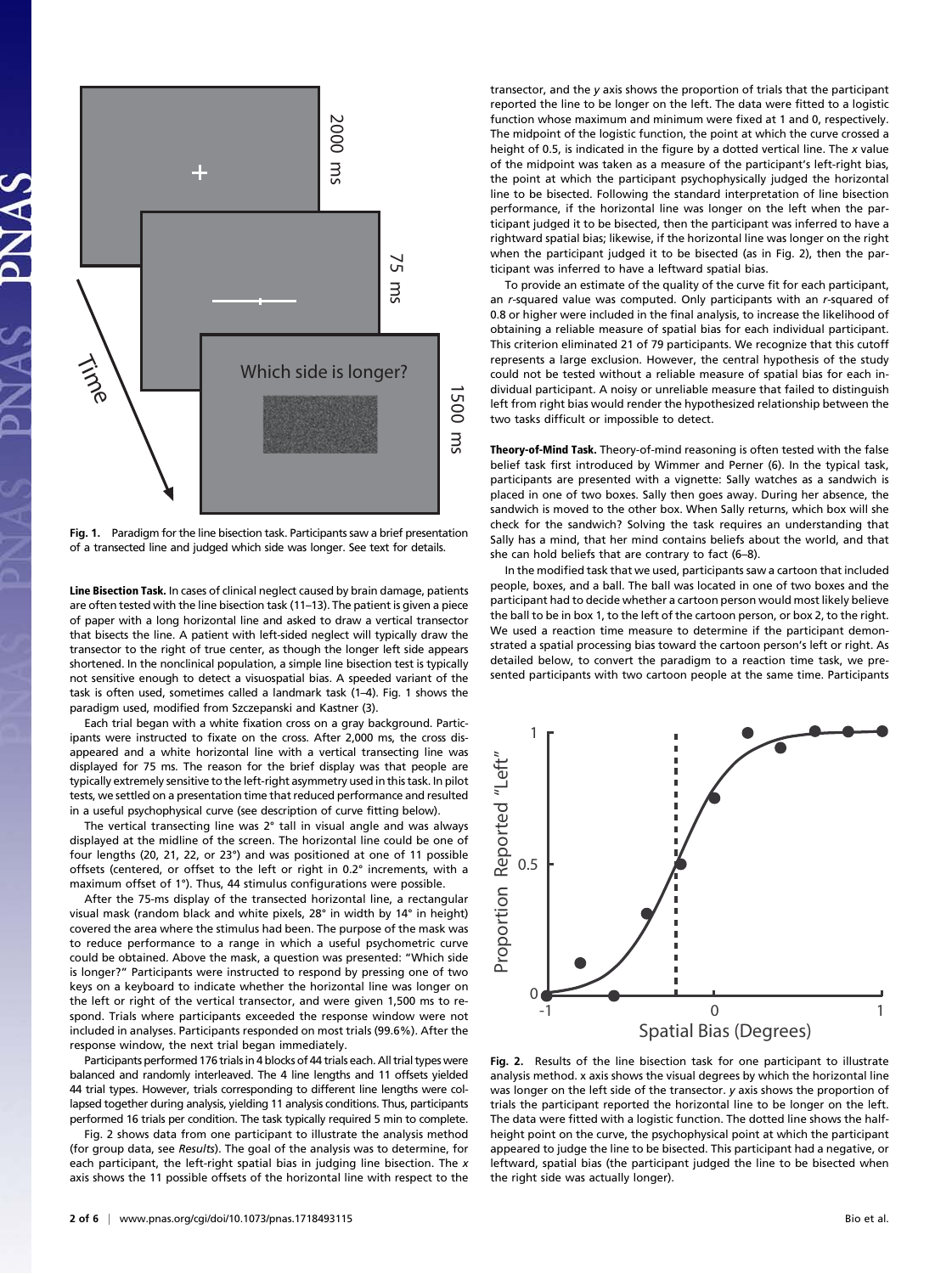

Fig. 3. Paradigm for the theory-of-mind task. Participants saw a sequence of cartoon panels showing two heads viewing a ball that could be placed in either of two boxes. One of the heads had its vision blocked partway through the trial. In the final image, one head was indicated by a question mark. Participants were instructed to respond as quickly as possible, judging whether the indicated head would think the ball was in box 1 or box 2. See text for details.

1000 ms

responded only at the end of the trial when one of the two cartoon people was indicted as the target for the theory-of-mind judgment.

**PNAS PLUS** PNAS PLUS

Fig. 3 shows the paradigm. Each trial began with a black fixation cross at the center of a white background. Participants were instructed to fixate on the cross. After 500 ms, the fixation cross was joined by a top-down view of two cartoon heads and two numbered boxes. The heads and boxes were arranged vertically with respect to the participant, such that the left-right axis with respect to the cartoon heads was orthogonal to the left-right axis with respect to the participant. In this way, the participant's own left-right bias could be measured (in the line bisection task) independently of a social cognition bias toward the left or right of the cartoon head.

The heads were 5° right of the vertical midline of the screen, facing toward the right, centered 5° above and below the midpoint of the screen. The boxes were 23° to the right of the midpoint of the screen, centered 15° above and below the horizontal midline. After 1,000 ms, a red ball appeared in one of the two boxes (half of the trials in box 1; half of the trials in box 2). Participants had been told in the instruction period that, in this configuration, both heads could see where the ball was located. After 1,000 ms, one of the heads was blocked with a curved partition directly in front of it (half of the trials blocking the upper head, half of the trials blocking the lower head). Participants had been told in the instruction period that the blocked head could no longer see either the boxes or the ball, but that the other head could still see everything as before.

In half the trials, 1,000 ms after the partition appeared, the ball switched position to the opposite box. If it was initially in box 1, it moved to box 2; if it was initially in box 2, it moved to box 1. Thus, the head that was blocked should "believe" the ball to be in the original box and the head that was unblocked should "see" the ball move to the new box. In the other half of trials, the ball did not switch positions.

Finally, 4,000 ms after the start of the trial, a question mark appeared inside one of the heads (half of trials in the upper head, half of trials in the lower head). The question mark indicated which head was to be the target of the participant's judgment. The participant was instructed to respond as quickly as possible once the question mark appeared. By pressing one of two buttons on a standard keyboard, the participant reported whether the indicated head would most likely think the ball was in box 1 or box 2. Participants were allowed a response window of 1,000 ms. Trials on which



Fig. 4. Result of the theory-of-mind task for one participant, to illustrate analysis method. y axis shows mean response time. The ball remained in the same box (unswitched trials) or switched to the opposite box (switched trials). The cartoon head indicated by the question mark was the one not blocked by the screen (unblocked trials) or was the one blocked by the screen (blocked trials). The correct answer could be the box that was to the left of the head ("left" trials) or the box that was to the right of the head ("right" trials). (A) This participant showed a latency difference in the blocked-switched condition, with an advantage in processing the right side with respect to the cartoon head. (B) No significant latency difference was found in the blocked-unswitched condition for this participant. (C) No significant latency difference was found in the unblocked-switched condition. (D) No significant latency difference was found in the unblocked-unswitched condition.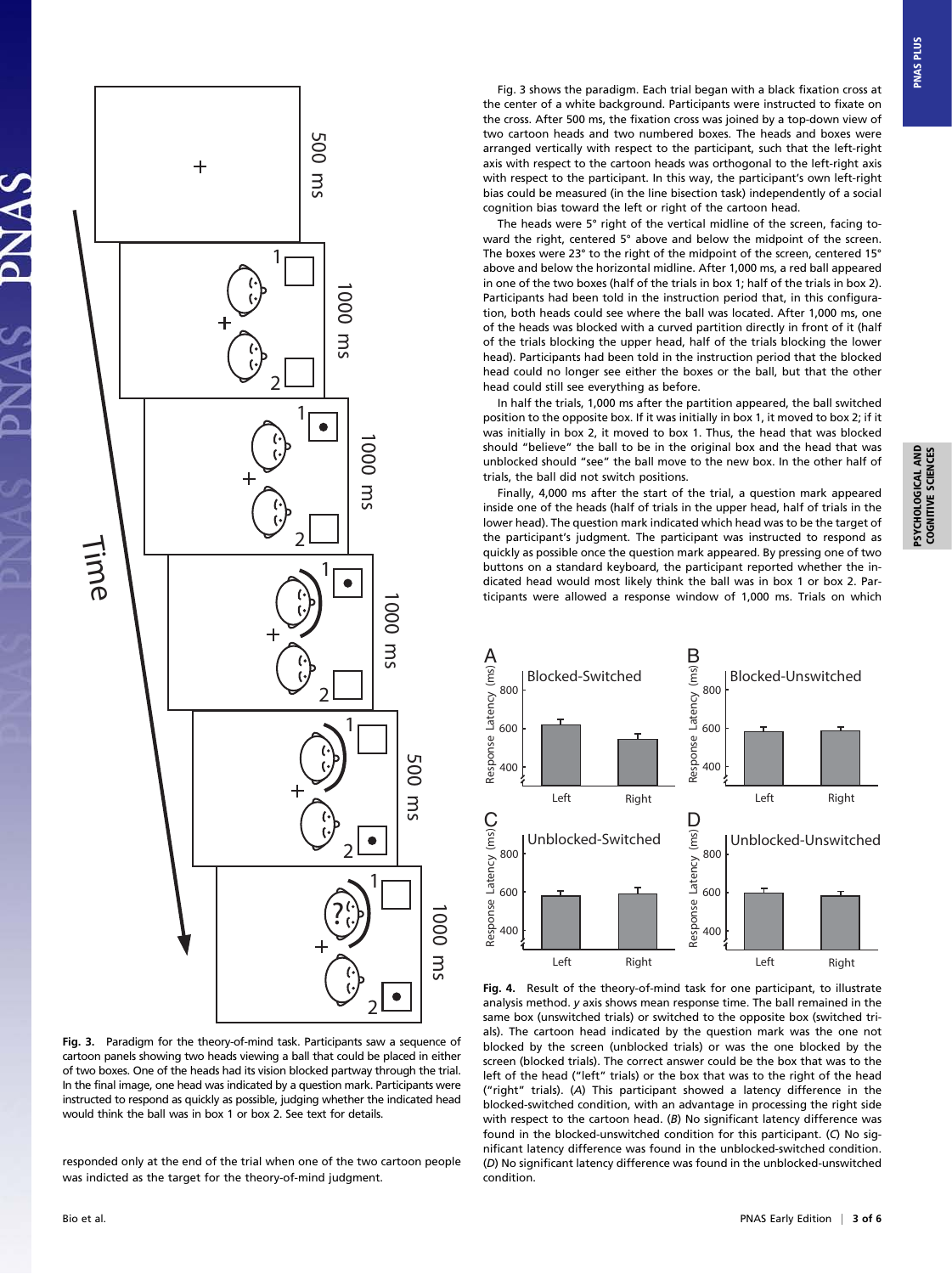

Fig. 5. Frequency histogram showing the spatial bias, measured in the line bisection task, among 55 participants. Although individual participants showed a spatial bias, the sample as a whole showed no significant overall left or right bias (two-tailed t test,  $t = 1.22$ , df = 54, P = 0.220).

participants exceeded the given time to respond were not included in the analyses, although participants responded on most trials (95%). After the response window, the display of heads and boxes disappeared and the next trial began with the onset of the fixation cross.

Participants performed 256 trials, in 8 blocks of 32 trials each. The task took 20–30 min to complete. The task included the following conditions: The ball could be initially presented in box 1 or box 2; the blocking screen could be placed in front of the upper or lower head; the ball could be switched to the opposite box or remain in the same box; and the question mark could be presented in the upper or lower head. This  $2 \times 2 \times 2 \times 2$  design resulted in 16 trial types, presented in a counterbalanced and randomized order.

Fig. 4 illustrates the analysis by showing data from one participant (for group data, see Results). The trial types were collapsed into four conditions for purposes of analysis, 64 trials per condition. These conditions formed a  $2 \times 2$  design as follows: the ball remained in the same box ("unswitched" trials) or switched to the opposite box ("switched" trials), and the head indicated by the question mark was the one not blocked by the screen ("unblocked" trials) or was the one blocked by the screen ("blocked" trials). For each of these four conditions, the correct answer could be box 1 (the box that was to the left of the head) or box 2 (the box that was to the right of the head). As shown in Fig. 4 for one subject, a mean reaction time was computed for each of those conditions. A reaction time difference score was then computed [difference score  $=$  (mean reaction time for the left-box trials) – (mean reaction time for the right-box trials)]. A positive score indicated a faster reaction time when the right box was the correct answer and, thus, a right-sided preference. This difference score was computed for each of the four main conditions for each participant. For example, in Fig. 4, the participant had a right preference in the blocked-switched condition, but little or no preference in the other three conditions.

The blocked-switched condition corresponded to a false belief condition (the participant could see the ball was in one box but the cartoon character should think the ball is in the other box). The other three conditions corresponded to true-belief conditions (the participant could see the ball was in one box and the cartoon character should think the ball is in the same box).

Most participants performed at high accuracy (mean of 86% of trials correct). Only correct trials were included in the analysis. Three subjects were removed from analysis due to below-chance performance suggesting that they had not understood the instructions. Given this removal, and the removal of participants based on curve-fit criteria in the line bisection task, we had a final set of 55 participants in which the performance on the two tasks could be compared (39 female, age 18–55 y, median age of 21).

### Results

Line Bisection Task. For each participant, a spatial bias was computed. As described in Methods and illustrated in Fig. 2, we used

4 of 6 <sup>|</sup> <www.pnas.org/cgi/doi/10.1073/pnas.1718493115> Bio et al.

a logistic curve fit to obtain the point at which the participant appeared to judge a horizontal line to be bisected by a vertical line. Following the standard interpretation of line bisection performance, if the point of perceptual bisection corresponded to a longer left side, the participant was inferred to have a spatial bias in favor of the right. If the right side was longer, the participant was inferred to have a spatial bias in favor of the left. Fig. 5 shows the distribution of spatial biases among 55 participants. Although each individual participant may have shown a spatial bias (such as the left-biased participant illustrated in Fig. 2), the overall distribution was not significantly different from zero, but slightly shifted toward the left (mean =  $-0.03^{\circ}$ , SEM = 0.03, two-tailed t test, t = 1.22, df = 54,  $P = 0.220$ ), indicating that neither a right nor a left bias predominated in this sample. This finding is not inconsistent with previous findings that the average spatial bias can be subtle and variable across studies (2). The focus of the present study was not on the average bias, however, but on how individuals' spatial biases corresponded between the two tasks.

Of the 55 participants, 32 showed a left bias and 23 showed a right bias. These two groups did not differ significantly in number of left-handed individuals (four in each group), in magnitude of spatial bias, or in their reaction times as measured during any of the eight specific trial types in the theory-of-mind task denoted in Fig. 4 (t test,  $P > 0.05$ ).

Theory-of-Mind Task. In the theory-of-mind task, on each trial, a reaction time was measured. The mean reaction time for all trials was 593 ms (SEM = 10.5). As described in *Methods* and illustrated in Figs. 3 and 4, the task included four conditions corresponding to a  $2 \times 2$  design. The blocked-switched condition corresponded to a false-belief condition (in which the cartoon character should believe the ball to be in one box when it is actually in another). The other three conditions were true-belief conditions (in which the cartoon character should believe the ball to be in the box that it is actually in). Table 1 shows the mean reaction times in these four conditions. An ANOVA indicated that there was a significantly greater reaction time for switched trials than for unswitched trials (within subjects  $2 \times 2$  ANOVA,  $F = 13.80, P = 0.0003$ , presumably because of the extra cognitive cost of processing the switched ball location. There was no significant difference between blocked and unblocked trials, and no significant interaction (main effect of blocked vs. unblocked,  $F =$ 3.53,  $P = 0.062$ ; interaction,  $F = 0.13$ ,  $P = 0.714$ ). The focus of this experiment, however, is not on the group statistics but on how individual spatial biases corresponded between the two tasks. In each condition, for each participant, a reaction time difference score was obtained. The difference score corresponded to a spatial bias, with a positive score corresponding to a rightward bias with respect to the cartoon head. The relationship between this spatial bias and the bias measured in the line bisection task is described in the next section.

Correspondence Between Tasks. Fig. 6A shows how the spatial bias measured in the line bisection task relates to the spatial bias measured in the false-belief condition of the theory-of-mind task. The two measures are significantly, positively correlated (linear regression, Beta = 0.77,  $F = 6.26$ ,  $P = 0.016$ ), thus supporting the prediction.

#### Table 1. Mean reaction times in the four conditions of the theory-of-mind task

| Conditions | BS     | BnS    | nBS    | nBnS   |
|------------|--------|--------|--------|--------|
| Mean       | 618.74 | 563.89 | 639.07 | 594.08 |
| SEM        | 11.75  | 16.25  | 10.12  | 14.75  |

Times shown in milliseconds. See text for statistical results of ANOVA. BnS, blocked, not-switched condition; BS, blocked, switched condition; nBnS, notblocked, not-switched condition; nBS, not-blocked, switched condition.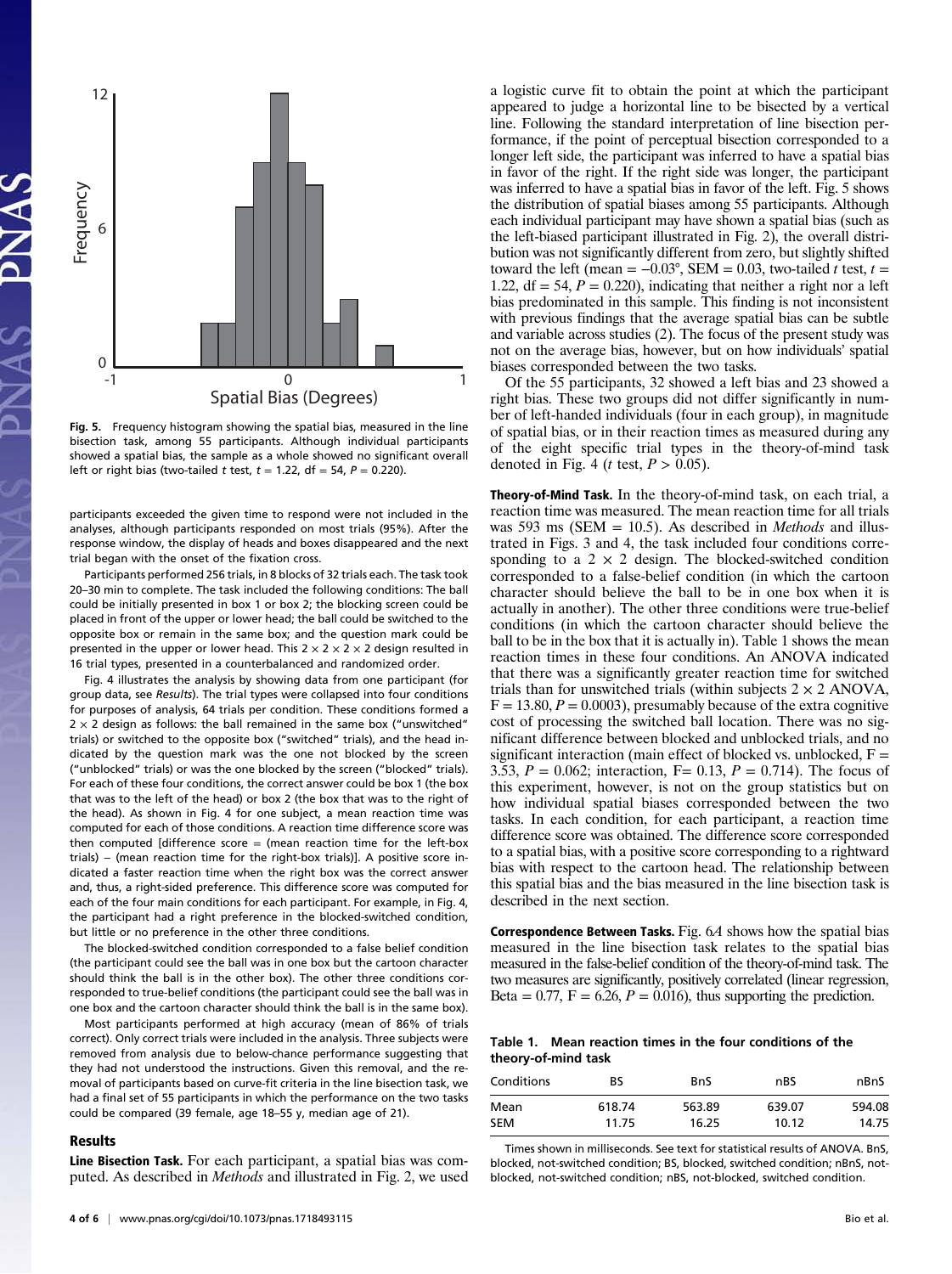

**PNAS PLUS** PNAS PLUS



Fig. 6. Regression plots relating the line bisection results to the theory-ofmind results in 55 participants. The  $x$  axis shows the spatial bias for each participant, measured in degrees of visual angle using the line bisection task. The y axis shows the participant's bias toward the left or right of the cartoon head, measured in the theory-of mind task, using a difference of reaction times (delta RT). (A) Spatial bias versus theory-of-mind performance in the blocked-switched condition. Each point shows the results for one participant. The regression line is significant (Beta =  $0.77$ , F =  $6.26$ , P =  $0.016$ ). Because this condition was the only one to require true theory-of-mind reasoning, this regression is the crucial test of the hypothesis. (B–D) Similar plots for conditions in which theory-of-mind reasoning was not required to solve the task. These regression lines were not significant (B, Beta =  $-0.48$ , F = 2.79, P = 0.101; C, Beta = −0.39, F = 1.20, P = 0.279; D, Beta = −0.31, F = 0.85, P = 0.360).

As shown in Fig.  $6B-D$ , in the three true-belief conditions that did not necessitate theory-of-mind reasoning, the correlations were nonsignificant and trended in a negative direction (unblocked-unswitched: Beta =  $-0.48$ , F = 2.79, P = 0.101; unblocked-switched: Beta =  $-0.39$ , F = 1.20, P = 0.279; blockedunswitched: Beta =  $-0.31$ , F = 0.85, P = 0.360).

#### Discussion

The present study tested participants in two tasks: a line bisection task and a theory-of-mind task. The line bisection task measured whether each participant had a visuospatial bias toward the right or left. The theory-of-mind task measured whether each participant had a processing-speed bias along an orthogonal axis, toward the right of, or left of, the agent about which the participant was thinking. Performance on these two tasks was significantly correlated. The correlation was specific to the one condition in the theory-of-mind task that required social cognition, the falsebelief condition. One possible interpretation is that the participants exhibited a spatial bias in the theory-of-mind task because, when social cognition was engaged, the participants were reconstructing a left-right frame of reference with respect to the cartoon character.

An alternative explanation for the observed relationship is that people might have both a horizontal and a vertical spatial bias,

- 1. Milner AD, Brechmann M, Pagliarini L (1992) To halve and to halve not: An analysis of line bisection judgements in normal subjects. Neuropsychologia 30:515–526.
- 2. Jewell G, McCourt ME (2000) Pseudoneglect: A review and meta-analysis of performance factors in line bisection tasks. Neuropsychologia 38:93–110.
- 3. Szczepanski SM, Kastner S (2013) Shifting attentional priorities: Control of spatial attention through hemispheric competition. J Neurosci 33:5411–5421.
- 4. Brooks JL, Della Sala S, Darling S (2014) Representational pseudoneglect: A review. Neuropsychol Rev 24:148–165.
- 5. Graziano MSA, Kastner S (2011) Human consciousness and its relationship to social neuroscience: A novel hypothesis. Cogn Neurosci 2:98–113.
- 6. Wimmer H, Perner J (1983) Beliefs about beliefs: Representation and constraining function of wrong beliefs in young children's understanding of deception. Cognition 13:103–128.

and a leftward bias might generally tend to correlate with an upward bias. This explanation is unlikely, given the previous finding that left-right and up-down spatial biases do not correlate (14). This alternative explanation is also inconsistent with the present findings, in which the relationship could be seen only for the false-belief condition in the theory-of-mind task, and not for the three true-belief conditions. The true-belief conditions did not show any significant correlation with the line bisection task. The results are more consistent with the interpretation that in the true belief conditions, because the same level of social cognition was not necessary to solve the task, participants may have taken a cognitive shortcut, or may have engaged social cognition to a lesser extent. In that case, on true-belief trials, the participants might not have actively conceptualized the ball in relation to the cartoon head and, therefore, their own left-right processing bias would not have been engaged.

The results are consistent with studies on perspective taking, in which people mentally rotate themselves into the spatial perspectives of others to judge the perceptual world of others (15–17). The results may also relate to the finding that reaction times in a theory-of-mind task are faster when the participant and the character share the same mental state (18). One's own mental state, beliefs, or spatial processing limitations may be mirrored in how one attributes mind states to others.

The line bisection task was originally used to measure a severe spatial bias in the clinical syndrome of hemispatial neglect (11– 13). In these cases, the patient's attention and awareness of one side of space is compromised. In neurotypical participants, the line bisection task is thought to measure a subtler spatial bias in attention to or awareness of the two sides of space (1–4). In the theory-of-mind task in the present experiment, the participant is effectively attributing to the cartoon agent an attention to, or an awareness of, the ball in a specific location. We speculate that the mechanisms by which people spatially direct attention and awareness may partially overlap the mechanisms by which people attribute such mind states to others (5, 19). The cortical networks that appear to be involved in these different functions show substantial anatomical overlap, especially where they pass through the temporoparietal junction (TPJ). Damage to this region, especially on the right side, can lead to the most severe cases of hemispatial neglect (20). However, regions within the TPJ are also consistently recruited in studies of social cognition. Theory-ofmind tasks and perspective taking tasks activate at least some subregions within the TPJ (15, 21, 22). A complex experimental literature suggests that the TPJ is composed of many functional subregions, with some separation and some overlap of function (23–27). Although the full extent of anatomical overlap and separation is not yet resolved, it appears that social, attentional, and awareness-related networks pass close to each other with partial overlap in the TPJ. It is possible that this anatomical and functional overlap contributes to the present findings in which one's own limitations in spatial processing are mirrored in one's social cognition.

ACKNOWLEDGMENTS. We thank Kajsa Igelström for comments. This work was supported by the Princeton Neuroscience Institute Innovation Fund.

- 7. Wellman HM, Cross D, Watson J (2001) Meta-analysis of theory-of-mind development: The truth about false belief. Child Dev 72:655–684.
- 8. Turner R, Felisberti FM (2017) Measuring mindreading: A review of behavioral approaches to testing cognitive and affective mental state attribution in neurologically typical adults. Front Psychol 8:47.
- 9. Brainard DH (1997) The psychophysics toolbox. Spat Vis 10:433–436.
- 10. Kleiner M, Brainard D, Pelli D (2007) What's new in Psychtoolbox-3? Perception 36:  $1-16$ .
- 11. Heilman KM, Valenstein E (1979) Mechanisms underlying hemispatial neglect. Ann Neurol 5:166–170.
- 12. Halligan PW, Fink GR, Marshall JC, Vallar G (2003) Spatial cognition: Evidence from visual neglect. Trends Cogn Sci 7:125–133.